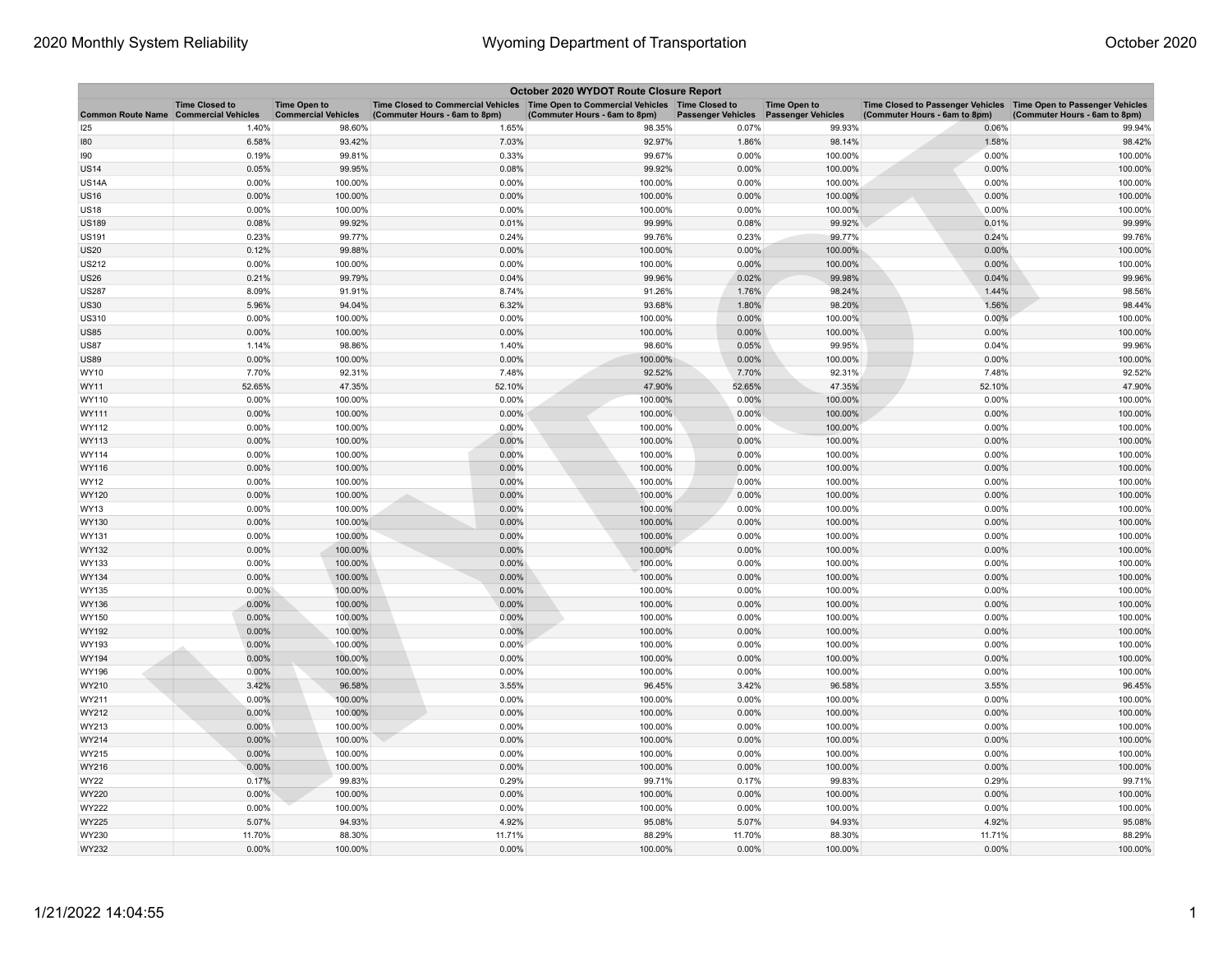| October 2020 WYDOT Route Closure Report |                       |                                                   |                                                                                                                       |                               |                           |                                                  |                                                                                                    |                               |  |
|-----------------------------------------|-----------------------|---------------------------------------------------|-----------------------------------------------------------------------------------------------------------------------|-------------------------------|---------------------------|--------------------------------------------------|----------------------------------------------------------------------------------------------------|-------------------------------|--|
| Common Route Name Commercial Vehicles   | <b>Time Closed to</b> | <b>Time Open to</b><br><b>Commercial Vehicles</b> | Time Closed to Commercial Vehicles  Time Open to Commercial Vehicles  Time Closed to<br>(Commuter Hours - 6am to 8pm) | (Commuter Hours - 6am to 8pm) | <b>Passenger Vehicles</b> | <b>Time Open to</b><br><b>Passenger Vehicles</b> | Time Closed to Passenger Vehicles Time Open to Passenger Vehicles<br>(Commuter Hours - 6am to 8pm) | (Commuter Hours - 6am to 8pm) |  |
| WY233                                   | 0.00%                 | 100.00%                                           | 0.00%                                                                                                                 | 100.00%                       | 0.00%                     | 100.00%                                          | 0.00%                                                                                              | 100.00%                       |  |
| WY235                                   | 0.00%                 | 100.00%                                           | 0.00%                                                                                                                 | 100.00%                       | 0.00%                     | 100.00%                                          | 0.00%                                                                                              | 100.00%                       |  |
| WY236                                   | 0.00%                 | 100.00%                                           | 0.00%                                                                                                                 | 100.00%                       | 0.00%                     | 100.00%                                          | 0.00%                                                                                              | 100.00%                       |  |
| WY237                                   | 0.00%                 | 100.00%                                           | 0.00%                                                                                                                 | 100.00%                       | 0.00%                     | 100.00%                                          | 0.00%                                                                                              | 100.00%                       |  |
| WY238                                   | 0.00%                 | 100.00%                                           | 0.00%                                                                                                                 | 100.00%                       | 0.00%                     | 100.00%                                          | 0.00%                                                                                              | 100.00%                       |  |
| WY239                                   | 0.00%                 | 100.00%                                           | 0.00%                                                                                                                 | 100.00%                       | 0.00%                     | 100.00%                                          | 0.00%                                                                                              | 100.00%                       |  |
| WY24                                    | 0.00%                 | 100.00%                                           | 0.00%                                                                                                                 | 100.00%                       | 0.00%                     | 100.00%                                          | 0.00%                                                                                              | 100.00%                       |  |
| WY240                                   | 0.00%                 | 100.00%                                           | 0.00%                                                                                                                 | 100.00%                       | 0.00%                     | 100.00%                                          | 0.00%                                                                                              | 100.00%                       |  |
| WY251                                   | 0.00%                 | 100.00%                                           | 0.00%                                                                                                                 | 100.00%                       | 0.00%                     | 100.00%                                          | 0.00%                                                                                              | 100.00%                       |  |
| WY257                                   | 0.00%                 | 100.00%                                           | 0.00%                                                                                                                 | 100.00%                       | 0.00%                     | 100.00%                                          | 0.00%                                                                                              | 100.00%                       |  |
| WY258                                   | 1.12%                 | 98.88%                                            | 0.73%                                                                                                                 | 99.27%                        | 0.00%                     | 100.00%                                          | 0.00%                                                                                              | 100.00%                       |  |
| WY259                                   | 0.00%                 | 100.00%                                           | 0.00%                                                                                                                 | 100.00%                       | 0.00%                     | 100.00%                                          | 0.00%                                                                                              | 100.00%                       |  |
| WY270                                   | 0.00%                 | 100.00%                                           | 0.00%                                                                                                                 | 100.00%                       | 0.00%                     | 100.00%                                          | 0.00%                                                                                              | 100.00%                       |  |
| WY28                                    | 2.10%                 | 97.90%                                            | 1.36%                                                                                                                 | 98.64%                        | 0.00%                     | 100.00%                                          | 0.00%                                                                                              | 100.00%                       |  |
| WY296                                   | 0.00%                 | 100.00%                                           | 0.00%                                                                                                                 | 100.00%                       | 0.00%                     | 100.00%                                          | 0.00%                                                                                              | 100.00%                       |  |
| WY313                                   | 0.73%                 | 99.27%                                            | 1.26%                                                                                                                 | 98.74%                        | 0.73%                     | 99.27%                                           | 1.26%                                                                                              | 98.74%                        |  |
| WY320                                   | 0.00%                 | 100.00%                                           | 0.00%                                                                                                                 | 100.00%                       | 0.00%                     | 100.00%                                          | 0.00%                                                                                              | 100.00%                       |  |
| WY321                                   | 0.00%                 | 100.00%                                           | 0.00%                                                                                                                 | 100.00%                       | 0.00%                     | 100.00%                                          | 0.00%                                                                                              | 100.00%                       |  |
| WY331                                   | 0.00%                 | 100.00%                                           | 0.00%                                                                                                                 | 100.00%                       | 0.00%                     | 100.00%                                          | 0.00%                                                                                              | 100.00%                       |  |
| WY335                                   | 0.00%                 | 100.00%                                           | 0.00%                                                                                                                 | 100.00%                       | 0.00%                     | 100.00%                                          | 0.00%                                                                                              | 100.00%                       |  |
| WY336                                   | 0.00%                 | 100.00%                                           | 0.00%                                                                                                                 | 100.00%                       | 0.00%                     | 100.00%                                          | 0.00%                                                                                              | 100.00%                       |  |
| WY338                                   | 0.00%                 | 100.00%                                           | 0.00%                                                                                                                 | 100.00%                       | 0.00%                     | 100.00%                                          | 0.00%                                                                                              | 100.00%                       |  |
| WY34                                    | 0.00%                 | 100.00%                                           | 0.00%                                                                                                                 | 100.00%                       | 0.00%                     | 100.00%                                          | 0.00%                                                                                              | 100.00%                       |  |
| WY340                                   | 0.00%                 | 100.00%                                           | 0.00%                                                                                                                 | 100.00%                       | 0.00%                     | 100.00%                                          | 0.00%                                                                                              | 100.00%                       |  |
| WY343                                   | 0.00%                 | 100.00%                                           | 0.00%                                                                                                                 | 100.00%                       | 0.00%                     | 100.00%                                          | 0.00%                                                                                              | 100.00%                       |  |
| WY345                                   | 0.00%                 | 100.00%                                           | 0.00%                                                                                                                 | 100.00%                       | 0.00%                     | 100.00%                                          | 0.00%                                                                                              | 100.00%                       |  |
| WY350                                   | 0.00%<br>0.00%        | 100.00%                                           | 0.00%<br>0.00%                                                                                                        | 100.00%                       | 0.00%<br>0.00%            | 100.00%<br>100.00%                               | 0.00%<br>0.00%                                                                                     | 100.00%<br>100.00%            |  |
| WY351                                   | 0.00%                 | 100.00%<br>100.00%                                | 0.00%                                                                                                                 | 100.00%<br>100.00%            | 0.00%                     | 100.00%                                          | 0.00%                                                                                              | 100.00%                       |  |
| WY352<br>WY353                          | 0.00%                 | 100.00%                                           | 0.00%                                                                                                                 | 100.00%                       | 0.00%                     | 100.00%                                          | 0.00%                                                                                              | 100.00%                       |  |
| WY371                                   | 0.00%                 | 100.00%                                           | 0.00%                                                                                                                 | 100.00%                       | 0.00%                     | 100.00%                                          | 0.00%                                                                                              | 100.00%                       |  |
| WY372                                   | 0.00%                 | 100.00%                                           | 0.00%                                                                                                                 | 100.00%                       | 0.00%                     | 100.00%                                          | 0.00%                                                                                              | 100.00%                       |  |
| WY374                                   | 0.00%                 | 100.00%                                           | 0.00%                                                                                                                 | 100.00%                       | 0.00%                     | 100.00%                                          | 0.00%                                                                                              | 100.00%                       |  |
| WY387                                   | 0.73%                 | 99.27%                                            | 0.49%                                                                                                                 | 99.51%                        | 0.73%                     | 99.27%                                           | 0.49%                                                                                              | 99.51%                        |  |
| WY390                                   | $0.00\%$              | 100.00%                                           | 0.00%                                                                                                                 | 100.00%                       | 0.00%                     | 100.00%                                          | 0.00%                                                                                              | 100.00%                       |  |
| WY410                                   | 0.00%                 | 100.00%                                           | 0.00%                                                                                                                 | 100.00%                       | 0.00%                     | 100.00%                                          | 0.00%                                                                                              | 100.00%                       |  |
| WY411                                   | 0.00%                 | 100.00%                                           | 0.00%                                                                                                                 | 100.00%                       | 0.00%                     | 100.00%                                          | 0.00%                                                                                              | 100.00%                       |  |
| WY412                                   | 0.00%                 | 100.00%                                           | 0.00%                                                                                                                 | 100.00%                       | 0.00%                     | 100.00%                                          | 0.00%                                                                                              | 100.00%                       |  |
| WY414                                   | 0.00%                 | 100.00%                                           | 0.00%                                                                                                                 | 100.00%                       | 0.00%                     | 100.00%                                          | 0.00%                                                                                              | 100.00%                       |  |
| WY430                                   | 2.61%                 | 97.39%                                            | 2.17%                                                                                                                 | 97.83%                        | 2.61%                     | 97.39%                                           | 2.17%                                                                                              | 97.83%                        |  |
| WY431                                   | 0.00%                 | 100.00%                                           | 0.00%                                                                                                                 | 100.00%                       | 0.00%                     | 100.00%                                          | 0.00%                                                                                              | 100.00%                       |  |
| WY450                                   | 0.00%                 | 100.00%                                           | 0.00%                                                                                                                 | 100.00%                       | 0.00%                     | 100.00%                                          | 0.00%                                                                                              | 100.00%                       |  |
| WY487                                   | 0.00%                 | 100.00%                                           | 0.00%                                                                                                                 | 100.00%                       | 0.00%                     | 100.00%                                          | 0.00%                                                                                              | 100.00%                       |  |
| WY50                                    | 0.00%                 | 100.00%                                           | 0.00%                                                                                                                 | 100.00%                       | 0.00%                     | 100.00%                                          | 0.00%                                                                                              | 100.00%                       |  |
| WY51                                    | 0.00%                 | 100.00%                                           | 0.00%                                                                                                                 | 100.00%                       | 0.00%                     | 100.00%                                          | 0.00%                                                                                              | 100.00%                       |  |
| WY530                                   | 0.01%                 | 99.99%                                            | 0.01%                                                                                                                 | 99.99%                        | 0.01%                     | 99.99%                                           | 0.01%                                                                                              | 99.99%                        |  |
| WY585                                   | 0.00%                 | 100.00%                                           | 0.00%                                                                                                                 | 100.00%                       | 0.00%                     | 100.00%                                          | 0.00%                                                                                              | 100.00%                       |  |
| WY59                                    | 0.09%                 | 99.91%                                            | 0.16%                                                                                                                 | 99.84%                        | 0.09%                     | 99.91%                                           | 0.16%                                                                                              | 99.84%                        |  |
| WY70                                    | 0.00%                 | 100.00%                                           | 0.00%                                                                                                                 | 100.00%                       | 0.00%                     | 100.00%                                          | 0.00%                                                                                              | 100.00%                       |  |
| WY71                                    | 0.00%                 | 100.00%                                           | 0.00%                                                                                                                 | 100.00%                       | 0.00%                     | 100.00%                                          | 0.00%                                                                                              | 100.00%                       |  |
| WY72                                    | 0.00%                 | 100.00%                                           | 0.00%                                                                                                                 | 100.00%                       | 0.00%                     | 100.00%                                          | 0.00%                                                                                              | 100.00%                       |  |
| WY77                                    | 0.00%                 | 100.00%                                           | 0.00%                                                                                                                 | 100.00%                       | 0.00%                     | 100.00%                                          | 0.00%                                                                                              | 100.00%                       |  |
| WY789                                   | 0.29%                 | 99.71%                                            | 0.33%                                                                                                                 | 99.67%                        | 0.19%                     | 99.81%                                           | 0.17%                                                                                              | 99.83%                        |  |
| WY89                                    | 0.00%                 | 100.00%                                           | 0.00%                                                                                                                 | 100.00%                       | 0.00%                     | 100.00%                                          | 0.00%                                                                                              | 100.00%                       |  |